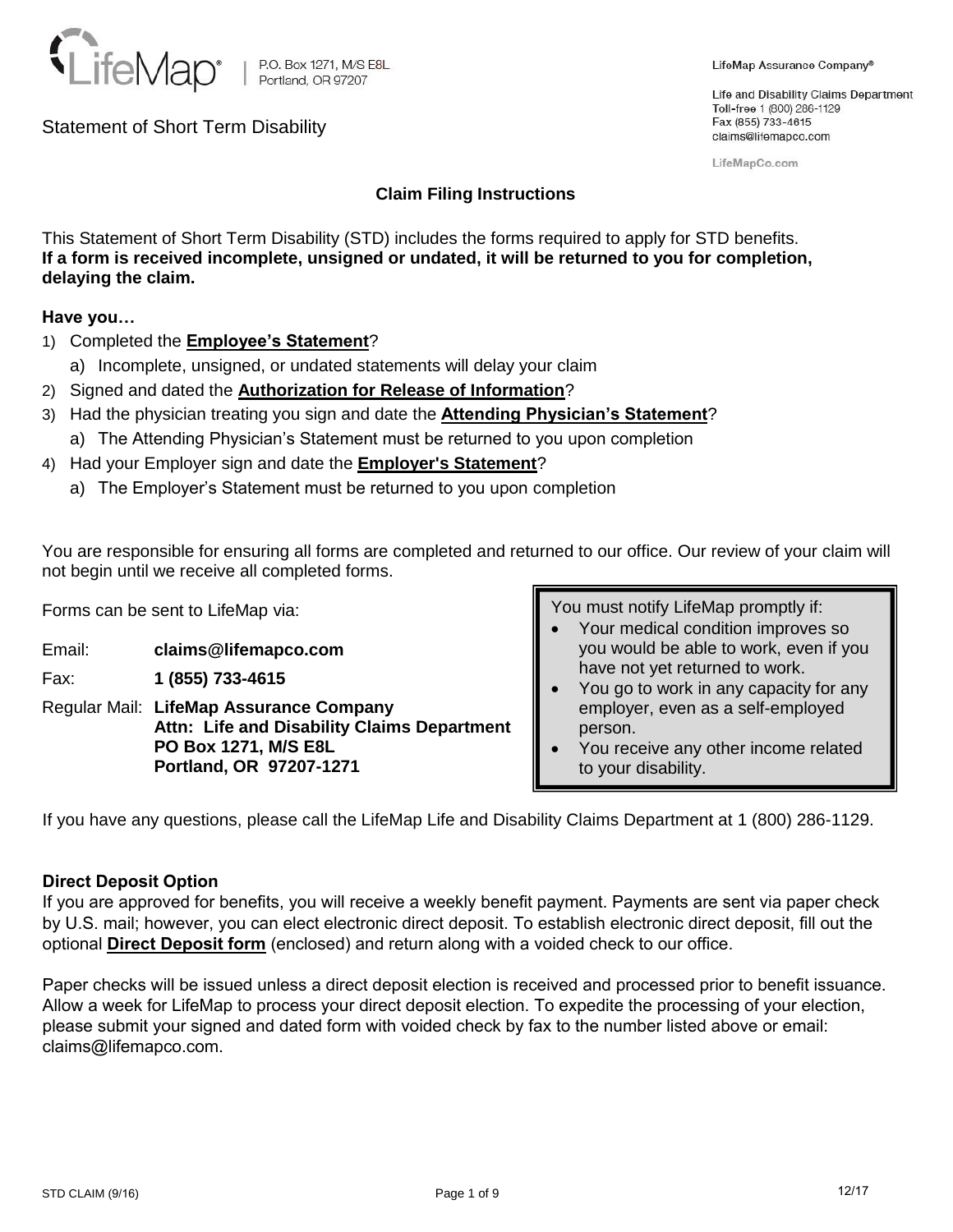

# **Employee's Statement**

LifeMap Assurance Company®

Life and Disability Claims Department Toll-free 1 (800) 286-1129<br>Fax (855) 733-4615 claims@lifemapco.com

| <b>Employee</b>                                                                                                                                                                                                                                                                    |                               |                   | בווופוט פט סעמנטווופווג |                                                                                                 |       |            | LifeMapCo.com                    |  |            |  |
|------------------------------------------------------------------------------------------------------------------------------------------------------------------------------------------------------------------------------------------------------------------------------------|-------------------------------|-------------------|-------------------------|-------------------------------------------------------------------------------------------------|-------|------------|----------------------------------|--|------------|--|
| Employee Name (Last, First, Middle Initial)                                                                                                                                                                                                                                        | <b>Social Security Number</b> |                   |                         |                                                                                                 |       |            |                                  |  |            |  |
|                                                                                                                                                                                                                                                                                    |                               |                   |                         |                                                                                                 |       |            |                                  |  |            |  |
| <b>Mailing Address</b>                                                                                                                                                                                                                                                             | Street & Number               |                   | City                    |                                                                                                 | State |            | Zip                              |  |            |  |
| Home Phone Number                                                                                                                                                                                                                                                                  |                               | Cell Phone Number |                         | Date of Birth                                                                                   |       |            | O Male <b>O</b> Female           |  |            |  |
| <b>Employment</b>                                                                                                                                                                                                                                                                  |                               |                   |                         |                                                                                                 |       |            |                                  |  |            |  |
| <b>Employer Name</b>                                                                                                                                                                                                                                                               |                               |                   |                         | <b>Employer Phone Number</b>                                                                    |       |            | <b>Group Policy Number</b>       |  |            |  |
| Date you returned (or expect to return) to work on a part-time<br>basis:                                                                                                                                                                                                           |                               |                   |                         | Date you returned (or expect to return) to work on a full-time<br>basis:                        |       |            |                                  |  |            |  |
| Please describe all work activity, including self-employment, since the start of your disability. If none, initial here ____                                                                                                                                                       |                               |                   |                         |                                                                                                 |       |            |                                  |  |            |  |
| <b>Medical Information</b>                                                                                                                                                                                                                                                         |                               |                   |                         |                                                                                                 |       |            |                                  |  |            |  |
| Date First Treated:                                                                                                                                                                                                                                                                |                               |                   |                         | First date unable to work because of disability:                                                |       |            |                                  |  |            |  |
| Date of injury or date first noticed symptoms of illness:                                                                                                                                                                                                                          |                               |                   |                         | Have you ever had the same or similar condition in the past?<br>No If Yes, when<br><b>O</b> Yes |       |            |                                  |  |            |  |
| Is your injury or illness related to your occupation?<br>Did you file for Workers' Compensation?<br>Workers' Compensation claim status:<br>◯ Yes ◯ No ◯ Unsure<br>Pending <b>Q</b> Approved<br><b>Q</b> Yes <b>Q</b> No <b>Q</b> Not Yet<br>Denied (include copy of denial letter) |                               |                   |                         |                                                                                                 |       |            |                                  |  |            |  |
| Cause of Disability:<br>Please explain illness or accident (include date and location):<br>Accident<br>$\mathbf Q$ Illness<br><b>O</b> Pregnancy                                                                                                                                   |                               |                   |                         |                                                                                                 |       |            |                                  |  |            |  |
| <b>Attending Physician</b>                                                                                                                                                                                                                                                         |                               |                   |                         |                                                                                                 |       |            |                                  |  |            |  |
| Primary Physician:                                                                                                                                                                                                                                                                 |                               |                   |                         | <b>Phone Number</b>                                                                             |       | Hospital   |                                  |  |            |  |
| <b>Street Address</b>                                                                                                                                                                                                                                                              | City                          | <b>State</b>      | Zip                     | Fax Number                                                                                      |       |            | Date Admitted<br>Date Discharged |  |            |  |
| <b>Other Sources of Income</b>                                                                                                                                                                                                                                                     |                               |                   |                         |                                                                                                 |       |            |                                  |  |            |  |
| As a result of this disability, are you, your spouse or any of your dependent children receiving income from any of the following?                                                                                                                                                 | Amount                        |                   |                         |                                                                                                 |       | Amount     |                                  |  |            |  |
| <b>Type</b>                                                                                                                                                                                                                                                                        | (per week)                    | Date Began        | Date Ended              | <b>Type</b>                                                                                     |       | (per week) | Date Began                       |  | Date Ended |  |
| Social Security (SSA)                                                                                                                                                                                                                                                              |                               |                   |                         | Pension                                                                                         |       |            |                                  |  |            |  |
| SSA Dependent's                                                                                                                                                                                                                                                                    |                               |                   |                         | <b>State Disability</b>                                                                         |       |            |                                  |  |            |  |
| Workers'<br>Compensation                                                                                                                                                                                                                                                           |                               |                   |                         | Other (describe):                                                                               |       |            |                                  |  |            |  |
| Acknowledgement                                                                                                                                                                                                                                                                    |                               |                   |                         |                                                                                                 |       |            |                                  |  |            |  |
| I certify that the answers I have made to the above questions are complete and true to the best of my knowledge and belief.<br>I acknowledge that I have read the fraud notice on page 3 of this form.                                                                             |                               |                   |                         |                                                                                                 |       |            |                                  |  |            |  |
|                                                                                                                                                                                                                                                                                    |                               |                   |                         |                                                                                                 |       |            |                                  |  |            |  |
| Employee's Signature                                                                                                                                                                                                                                                               |                               |                   |                         | Date                                                                                            |       |            |                                  |  |            |  |
|                                                                                                                                                                                                                                                                                    |                               |                   |                         | Please complete Authorization to Obtain and Release Information form on page 4.                 |       |            |                                  |  |            |  |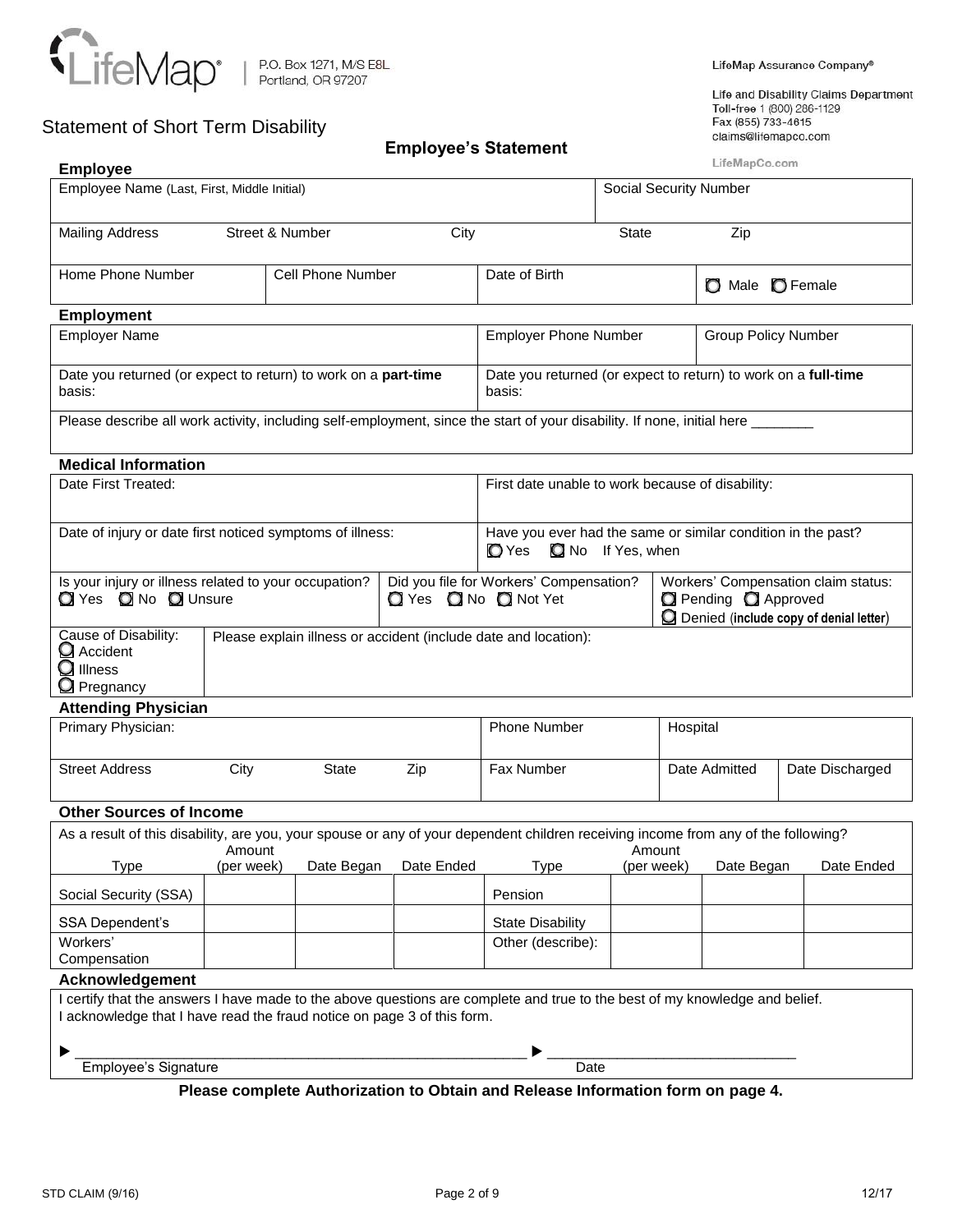

### LifeMap Assurance Company®

Life and Disability Claims Department Toll-free 1 (800) 286-1129 Fax (855) 733-4615 claims@lifemapco.com

LifeMapCo.com

## **Insurance Fraud Warning**

**Unless specific state language is provided below, the following general fraud notice applies:** Any person who knowingly and with intent to defraud any insurance company or other person files an application for insurance or statement of claim containing any materially false information or conceals, for the purpose of misleading, information concerning any fact material thereto commits a fraudulent insurance act, which is a crime and subjects such person to criminal and civil penalties.

**California Residents:** For your protection California law requires the following to appear on this form: Any person who knowingly presents false or fraudulent claim for the payment of a loss is guilty of a crime and may be subject to fines and confinement in state prison.

**Colorado Residents:** It is unlawful to knowingly provide false, incomplete, or misleading facts or information to an insurance company for the purpose of defrauding or attempting to defraud the company. Penalties may include imprisonment, fines, denial of insurance, and civil damages. Any insurance company or agent of an insurance company who knowingly provides false, incomplete, or misleading facts or information to a policyholder or claimant for the purpose of defrauding or attempting to defraud the policyholder or claimant with regard to a settlement or award payable from insurance proceeds shall be reported to the Colorado division of insurance within the department of regulatory agencies.

**District of Columbia Residents:** WARNING: It is a crime to provide false or misleading information to an insurer for the purpose of defrauding the insurer or any other person. Penalties include imprisonment and/or fines. In addition, an insurer may deny insurance benefits if false information materially related to a claim was provided by the applicant.

**Florida Residents:** Any person who, knowingly and with intent to injure, defraud, or deceive any employer or employee, insurance company, or self-insured program, files a statement of claim containing any false or misleading information is guilty of a felony of the third degree.

**Hawaii Residents:** For your protection, Hawaii law requires you to be informed that presenting a fraudulent claim for payment of a loss or benefit is a crime punishable by fines or imprisonment, or both.

**New Jersey Residents:** Any person who knowingly files a statement of claim containing any false or misleading information is subject to criminal and civil penalties.

**New York Residents:** Any person who knowingly and with intent to defraud any insurance company or other person files an application for insurance or statement of claim containing any materially false information, or conceals for the purpose of misleading, information concerning any fact material thereto, commits a fraudulent insurance act, which is a crime shall also be subject to a civil penalty not to exceed five thousand dollars and the stated value of the claim for each such violation.

**Puerto Rico Residents:** Any person who knowingly and with the intention to defraud includes false information in an application for insurance or file, assist, or abet in the filing of a fraudulent claim to obtain payment of a loss or other benefit, or files, more than one claim for the same loss or damage, commits a felony and if found guilty shall be punished for each violation with a fine of no less than five thousand dollars (\$5,000), not to exceed ten thousand dollars (\$10,000); or imprisoned for a fixed term of three (3) years, or both. If aggravating circumstances exist, the fixed jail term may be increased to a maximum of five (5) years; and if mitigating circumstances are present, the jail term may be reduced to a minimum of two (2) years.

**Arkansas, Louisiana, Maryland, New Mexico, Rhode Island and West Virginia Residents:** Any person who knowingly presents a false or fraudulent claim for payment for a loss or benefit or knowingly presents false information in an application for insurance is guilty of a crime and may be subject to fines and confinement in prison.

**Maine, Tennessee, Virginia and Washington Residents:** It is a crime to knowingly provide false, incomplete or misleading information to an insurance company for the purpose of defrauding the company. Penalties include imprisonment, fines and denial of insurance benefits.

**Alaska, Kansas and Oregon Residents:** Any person who knowingly provides false, incomplete, or misleading information to an insurance company for the purpose of defrauding the company may be guilty of a crime. Penalties may include imprisonment, fines, and denial of insurance benefits.

**Delaware, Idaho, Indiana and Oklahoma Residents:** Any person who knowingly, and with intent to injure, defraud or deceive any insurer, files a statement of claim containing any false, incomplete or misleading information is guilty of a felony.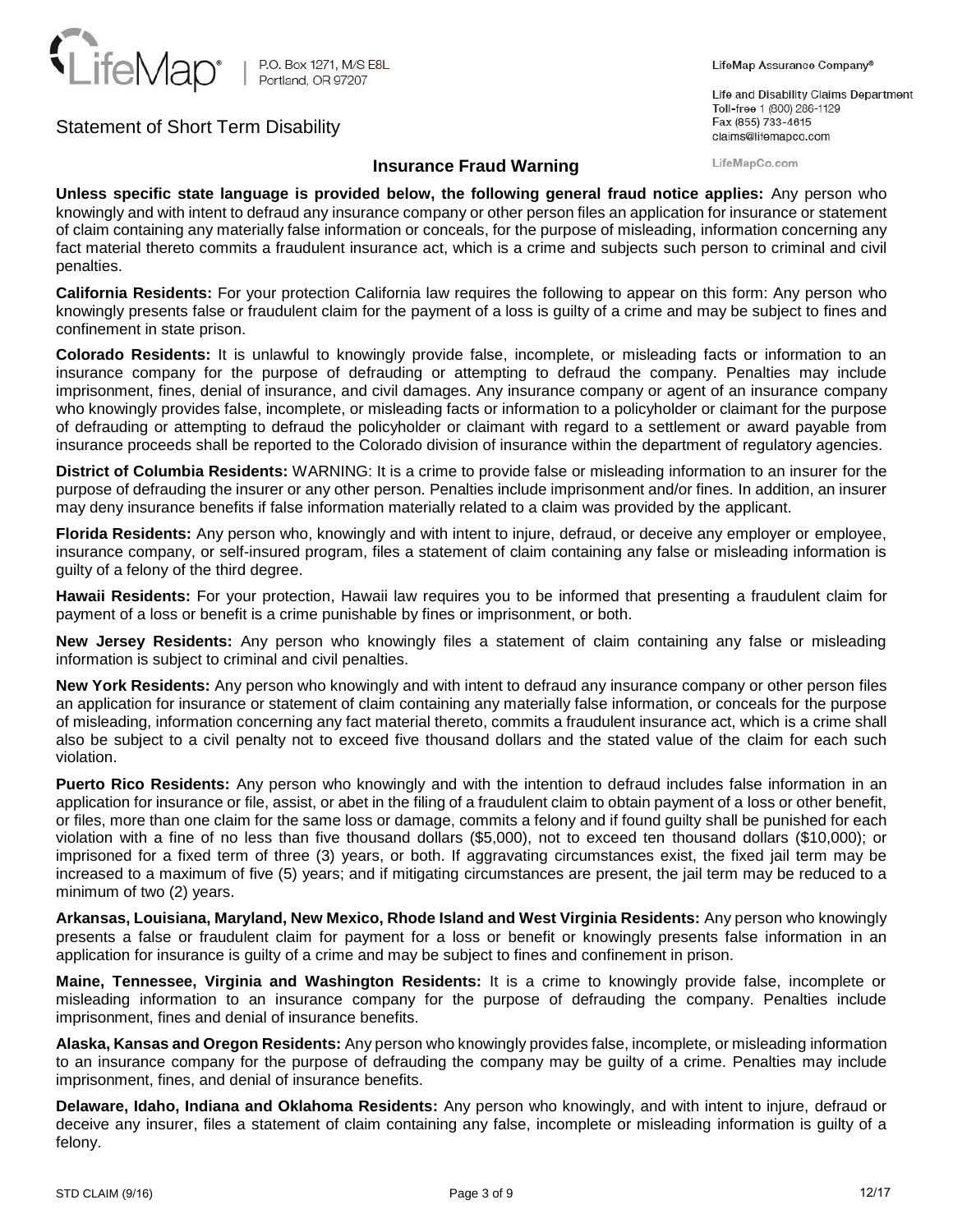

LifeMap Assurance Company®

Life and Disability Claims Department Toll-free 1 (800) 286-1129 Fax (855) 733-4615 claims@lifemapco.com

## **Authorization to Obtain and Release Information**

### LifeMapCo.com

**I authorize persons or entities** having any records or knowledge of me or my health, including any licensed physician, any other medical practitioner or provider, pharmacist, hospital, clinic, other medical or medically related facility, federal, state or local government agency, insurance or reinsuring company, consumer reporting agency or employer:

**To give Medical information** including chart notes, x-rays, operative reports, lab and medication records and all other medical information about me, including medical history, diagnosis, testing, test results and prognosis with respect to any physical or mental condition and/or treatment of me, excluding psychotherapy notes, and including, but not limited to, any other mental or psychiatric records, medical, dental and hospital records which may have been acquired in the course of examination or treatment.

If the information to be disclosed contains any of the types or information listed below, additional laws relating to the use and disclosure may apply. I understand and agree that this information will be used or disclosed only if I place my initials in the applicable space next to the type of information:

- \_\_\_\_\_\_\_\_ Drugs/Alcohol diagnosis, treatment or referral information
- Mental Health information including provider notes
- \_\_\_\_\_\_\_\_ HIV/AIDS information
	- \_\_\_\_\_\_\_\_ Genetic Testing Information

**And Non-medical information** including education, employment history, earnings or finances, vocational evaluation reports, vocational testing and rehabilitation plans, or eligibility for other benefits including retirement benefits and retirement plan contributions (for example, Social Security Administration, Public Retirement Systems, Railroad Retirement Board, claim status, benefit amounts, effective dates, etc.).

**To LifeMap Assurance Company (LifeMap)** and to its authorized representatives.

- I understand that the information obtained by use of this authorization will be used by LifeMap and authorized representatives to evaluate and adjudicate my current disability claim, and may be re-disclosed to (a) any medical, investigative, financial or vocational specialist or entity, or (b) any other organization or person, employed by or representing LifeMap solely to assist with the evaluation and adjudication of my current disability claim.
- I understand that LifeMap will release information to my employer necessary for return to work and accommodation discussions, and when performing administration for my employer's self-funded (and not insured) disability plans.
- I understand that LifeMap complies with state and federal laws and regulations enacted to protect my privacy. I also understand that the information disclosed to LifeMap may be subject to redisclosure and may no longer be protected under the Health Information Portability and Accountability Act (HIPAA).
- I understand that I have the right to revoke this authorization by notifying LifeMap in writing, of my revocation. However, such revocation is not effective to the extent that LifeMap has relied previously upon this authorization for the use or disclosure of my protected health information. In addition, I understand that my revocation of, or my failure to sign this authorization may impair the ability of LifeMap to evaluate my current disability claim and as a result may be a basis for denying that current disability claim for benefits.
- I acknowledge that I have read this authorization. I understand and agree that this authorization shall remain in force for the duration of my claim(s) or 12 months, whichever occurs first. A photocopy or facsimile of this authorization is as valid as the original. I understand that I, or my authorized representative, have the right to request and receive a copy of this authorization and the information to which it pertains.

| Employee/Primary Insured's Full Name (please print clearly) | <b>Social Security Number</b> |
|-------------------------------------------------------------|-------------------------------|
|                                                             |                               |
|                                                             |                               |
| Employee/Primary Insured's Signature                        | Date Signed                   |

If signature is provided by legal representative (e.g. Attorney in Fact, guardian or conservator), please attach documentation of legal status.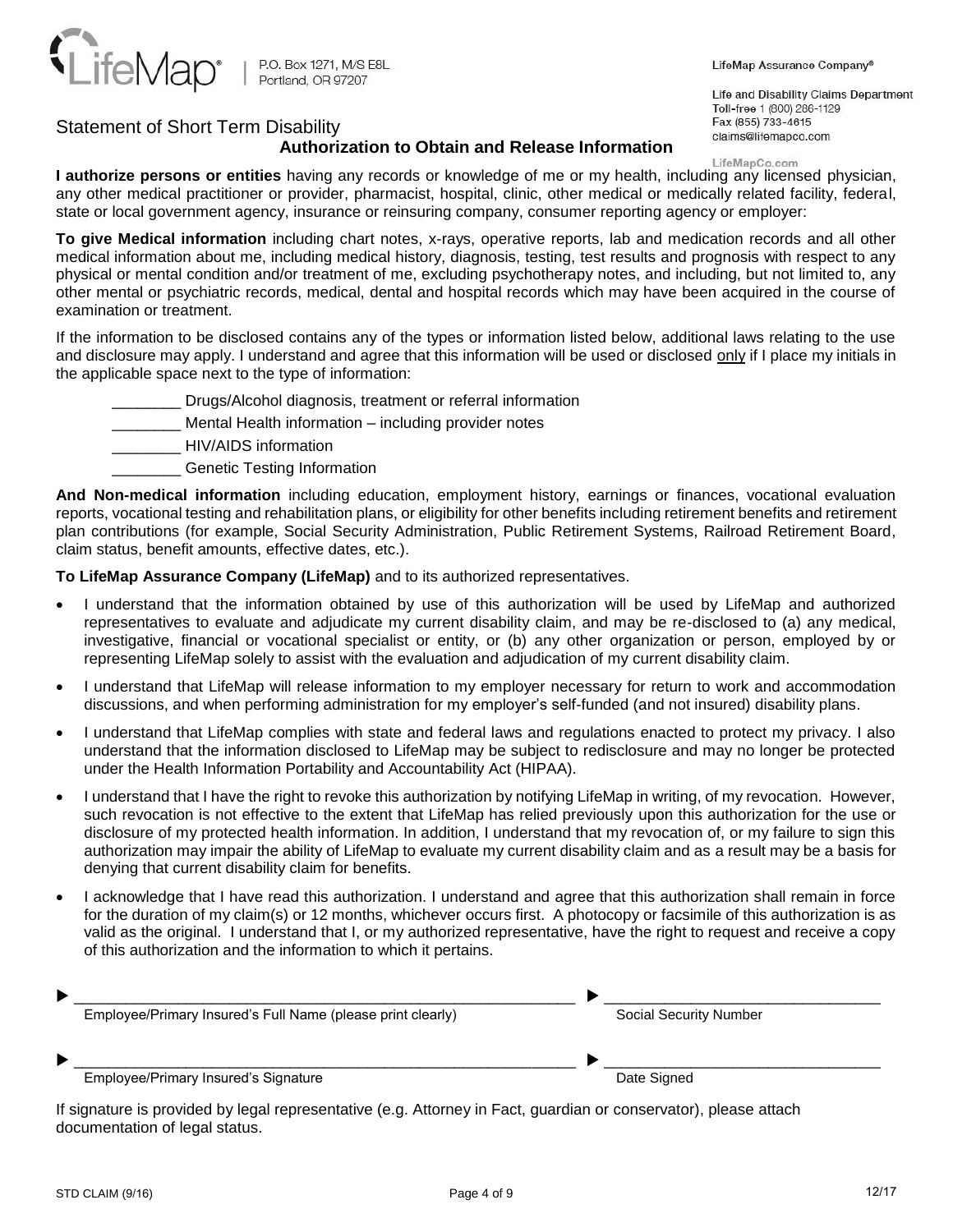

LifeMap Assurance Company®

Life and Disability Claims Department Toll-free 1 (800) 286-1129<br>Fax (855) 733-4615 claims@lifemapco.com

| cialins emeritapco.com<br><b>Employer's or Administrator's Statement</b><br>LifeMapCo.com<br><b>Information about Employee</b>                                                                                                                          |                                                                                                                                                                                                                                                                 |                                                                                                                |            |       |                                                                                                                                                          |                               |              |                                                                                       |                                                                 |  |                                                                         |                         |  |
|---------------------------------------------------------------------------------------------------------------------------------------------------------------------------------------------------------------------------------------------------------|-----------------------------------------------------------------------------------------------------------------------------------------------------------------------------------------------------------------------------------------------------------------|----------------------------------------------------------------------------------------------------------------|------------|-------|----------------------------------------------------------------------------------------------------------------------------------------------------------|-------------------------------|--------------|---------------------------------------------------------------------------------------|-----------------------------------------------------------------|--|-------------------------------------------------------------------------|-------------------------|--|
| Job Title<br>Employee Name (Last, First, Middle Initial)<br>Social Security No<br>Class<br>$\bigcirc$ Male                                                                                                                                              |                                                                                                                                                                                                                                                                 |                                                                                                                |            |       |                                                                                                                                                          |                               |              |                                                                                       |                                                                 |  |                                                                         |                         |  |
|                                                                                                                                                                                                                                                         |                                                                                                                                                                                                                                                                 |                                                                                                                |            |       |                                                                                                                                                          |                               |              |                                                                                       |                                                                 |  | <b>O</b> Female                                                         |                         |  |
|                                                                                                                                                                                                                                                         |                                                                                                                                                                                                                                                                 | Employee's Mailing Address Street & Number                                                                     |            |       | City                                                                                                                                                     |                               | <b>State</b> |                                                                                       | Zip                                                             |  |                                                                         | Employee's Phone Number |  |
| Date of Hire                                                                                                                                                                                                                                            |                                                                                                                                                                                                                                                                 | Date Last Worked Before Disability Began:<br>(Attach payroll records for work activity since disability began) |            |       |                                                                                                                                                          |                               |              |                                                                                       | # of hours worked:                                              |  | Date of Termination:                                                    | $\Box$ N/A              |  |
| <b>Q</b> Retired<br><b>D</b> Disability<br><b>D</b> Dismissed<br><b>Resigned</b><br><b>Q</b> Layoff<br>Reason for stopping work:                                                                                                                        |                                                                                                                                                                                                                                                                 |                                                                                                                |            |       |                                                                                                                                                          |                               |              |                                                                                       |                                                                 |  |                                                                         |                         |  |
| Family Medical Leave of Absence<br>O Other Leave of Absence<br>O Other Reason<br>If part-time, number of hours worked per                                                                                                                               |                                                                                                                                                                                                                                                                 |                                                                                                                |            |       |                                                                                                                                                          |                               |              |                                                                                       |                                                                 |  |                                                                         |                         |  |
| Date returned to work:<br>Full-time:                                                                                                                                                                                                                    |                                                                                                                                                                                                                                                                 | Part-time:                                                                                                     |            | week: |                                                                                                                                                          |                               |              |                                                                                       |                                                                 |  | If employee has not returned to work,<br>estimated return to work date: |                         |  |
| If no, please explain:                                                                                                                                                                                                                                  |                                                                                                                                                                                                                                                                 | Are you able to accommodate release to:                                                                        |            |       | Reduced hours? <sup>2</sup> Yes <sup>2</sup> No                                                                                                          |                               |              |                                                                                       | Modified duties? <sup>1</sup> Yes                               |  |                                                                         | $\Box$ No               |  |
|                                                                                                                                                                                                                                                         |                                                                                                                                                                                                                                                                 | # of hours regularly scheduled per week:                                                                       |            |       | Please indicate which days of the week this employee is normally scheduled to work.<br>(circle) Sunday Monday Tuesday Wednesday Thursday Friday Saturday |                               |              |                                                                                       |                                                                 |  |                                                                         |                         |  |
| Please describe primary job duties:                                                                                                                                                                                                                     |                                                                                                                                                                                                                                                                 |                                                                                                                |            |       |                                                                                                                                                          |                               |              |                                                                                       |                                                                 |  |                                                                         |                         |  |
| Employee's Earnings: \$                                                                                                                                                                                                                                 |                                                                                                                                                                                                                                                                 |                                                                                                                |            |       |                                                                                                                                                          |                               |              |                                                                                       |                                                                 |  |                                                                         |                         |  |
| Earnings prior to increase \$                                                                                                                                                                                                                           |                                                                                                                                                                                                                                                                 |                                                                                                                |            |       | Date of last increase:                                                                                                                                   |                               |              |                                                                                       | Is disability due to employment?<br>$\Box$ Unsure<br>∐ Yes ∐ No |  |                                                                         |                         |  |
| $\Box$ hourly<br>monthly<br>weekly<br>$\Box$ shift differential<br>$\Box$ commission<br>bonuses                                                                                                                                                         |                                                                                                                                                                                                                                                                 |                                                                                                                |            |       |                                                                                                                                                          | annual<br>other:              |              | Has Workers' Compensation claim been filed?<br>$\Box$ Not yet<br>$\Box$ Yes $\Box$ No |                                                                 |  |                                                                         |                         |  |
|                                                                                                                                                                                                                                                         |                                                                                                                                                                                                                                                                 |                                                                                                                |            |       | Information about Employee's Short Term Disability Coverage                                                                                              |                               |              |                                                                                       |                                                                 |  |                                                                         |                         |  |
| <b>Employee's Short Term Disability:</b>                                                                                                                                                                                                                |                                                                                                                                                                                                                                                                 |                                                                                                                |            |       | What percentage of the STD premium does the Employer pay? _                                                                                              |                               |              |                                                                                       |                                                                 |  |                                                                         | $\%$                    |  |
| Date:                                                                                                                                                                                                                                                   | Are employer paid premiums included in employee's salary? $\Box$ Yes $\Box$ No $\Box$ N/A<br>Coverage Effective<br><b>Coverage Termination</b><br>Date:<br>Is employee contribution: $\bigcirc$ Pre-Tax Deduction $\bigcirc$ After-Tax Deduction $\bigcirc$ N/A |                                                                                                                |            |       |                                                                                                                                                          |                               |              |                                                                                       |                                                                 |  |                                                                         |                         |  |
| <b>Other Benefits and Sources of Income</b>                                                                                                                                                                                                             |                                                                                                                                                                                                                                                                 |                                                                                                                |            |       |                                                                                                                                                          |                               |              |                                                                                       |                                                                 |  |                                                                         |                         |  |
| Income Employee is receiving or eligible to receive following last day worked:<br>None<br>Amount<br>Amount                                                                                                                                              |                                                                                                                                                                                                                                                                 |                                                                                                                |            |       |                                                                                                                                                          |                               |              |                                                                                       |                                                                 |  |                                                                         |                         |  |
| <b>Type</b>                                                                                                                                                                                                                                             |                                                                                                                                                                                                                                                                 | (per week)                                                                                                     | Date Began |       | Date Ended                                                                                                                                               | <b>Type</b>                   |              |                                                                                       | (per week)                                                      |  | Date Began                                                              | Date Ended              |  |
| Sick Pay                                                                                                                                                                                                                                                |                                                                                                                                                                                                                                                                 |                                                                                                                |            |       |                                                                                                                                                          | PTO/Vacation                  |              |                                                                                       |                                                                 |  |                                                                         |                         |  |
| <b>Salary Continuation</b>                                                                                                                                                                                                                              |                                                                                                                                                                                                                                                                 |                                                                                                                |            |       |                                                                                                                                                          | <b>State Disability</b>       |              |                                                                                       |                                                                 |  |                                                                         |                         |  |
| Workers'<br>Compensation                                                                                                                                                                                                                                |                                                                                                                                                                                                                                                                 |                                                                                                                |            |       |                                                                                                                                                          | Other (describe):             |              |                                                                                       |                                                                 |  |                                                                         |                         |  |
|                                                                                                                                                                                                                                                         |                                                                                                                                                                                                                                                                 |                                                                                                                |            |       |                                                                                                                                                          |                               |              |                                                                                       |                                                                 |  |                                                                         |                         |  |
| Additional Documentation Attached (Please attach a copy of the following documents to this form.)<br><b>Employee's current job description</b><br>1.<br>2.<br>Employee's Workers' Compensation claim(s) and Approval/Denial Notification, if applicable |                                                                                                                                                                                                                                                                 |                                                                                                                |            |       |                                                                                                                                                          |                               |              |                                                                                       |                                                                 |  |                                                                         |                         |  |
| <b>Information about Employer</b>                                                                                                                                                                                                                       |                                                                                                                                                                                                                                                                 |                                                                                                                |            |       |                                                                                                                                                          |                               |              |                                                                                       |                                                                 |  |                                                                         |                         |  |
| <b>Employer Name</b>                                                                                                                                                                                                                                    |                                                                                                                                                                                                                                                                 |                                                                                                                |            |       |                                                                                                                                                          | Location Code (if applicable) |              |                                                                                       |                                                                 |  | <b>Group Policy Number</b>                                              |                         |  |
| Street & Number<br><b>Phone Number</b><br><b>Employer Address</b><br>City<br>State<br>Zip                                                                                                                                                               |                                                                                                                                                                                                                                                                 |                                                                                                                |            |       |                                                                                                                                                          |                               |              |                                                                                       |                                                                 |  |                                                                         |                         |  |
| Name and title of employer representative completing this form                                                                                                                                                                                          |                                                                                                                                                                                                                                                                 |                                                                                                                |            |       |                                                                                                                                                          | <b>Email Address</b>          |              |                                                                                       |                                                                 |  |                                                                         |                         |  |
| Acknowledgement                                                                                                                                                                                                                                         |                                                                                                                                                                                                                                                                 |                                                                                                                |            |       |                                                                                                                                                          |                               |              |                                                                                       |                                                                 |  |                                                                         |                         |  |
| I certify that the answers I have made to the above questions are complete and true to the best of my knowledge and belief. I acknowledge<br>that I have read the fraud notice on page 6 of this form.                                                  |                                                                                                                                                                                                                                                                 |                                                                                                                |            |       |                                                                                                                                                          |                               |              |                                                                                       |                                                                 |  |                                                                         |                         |  |
|                                                                                                                                                                                                                                                         |                                                                                                                                                                                                                                                                 |                                                                                                                |            |       |                                                                                                                                                          |                               |              |                                                                                       |                                                                 |  |                                                                         |                         |  |
|                                                                                                                                                                                                                                                         | Employer Representative's Signature<br>Date                                                                                                                                                                                                                     |                                                                                                                |            |       |                                                                                                                                                          |                               |              |                                                                                       |                                                                 |  |                                                                         |                         |  |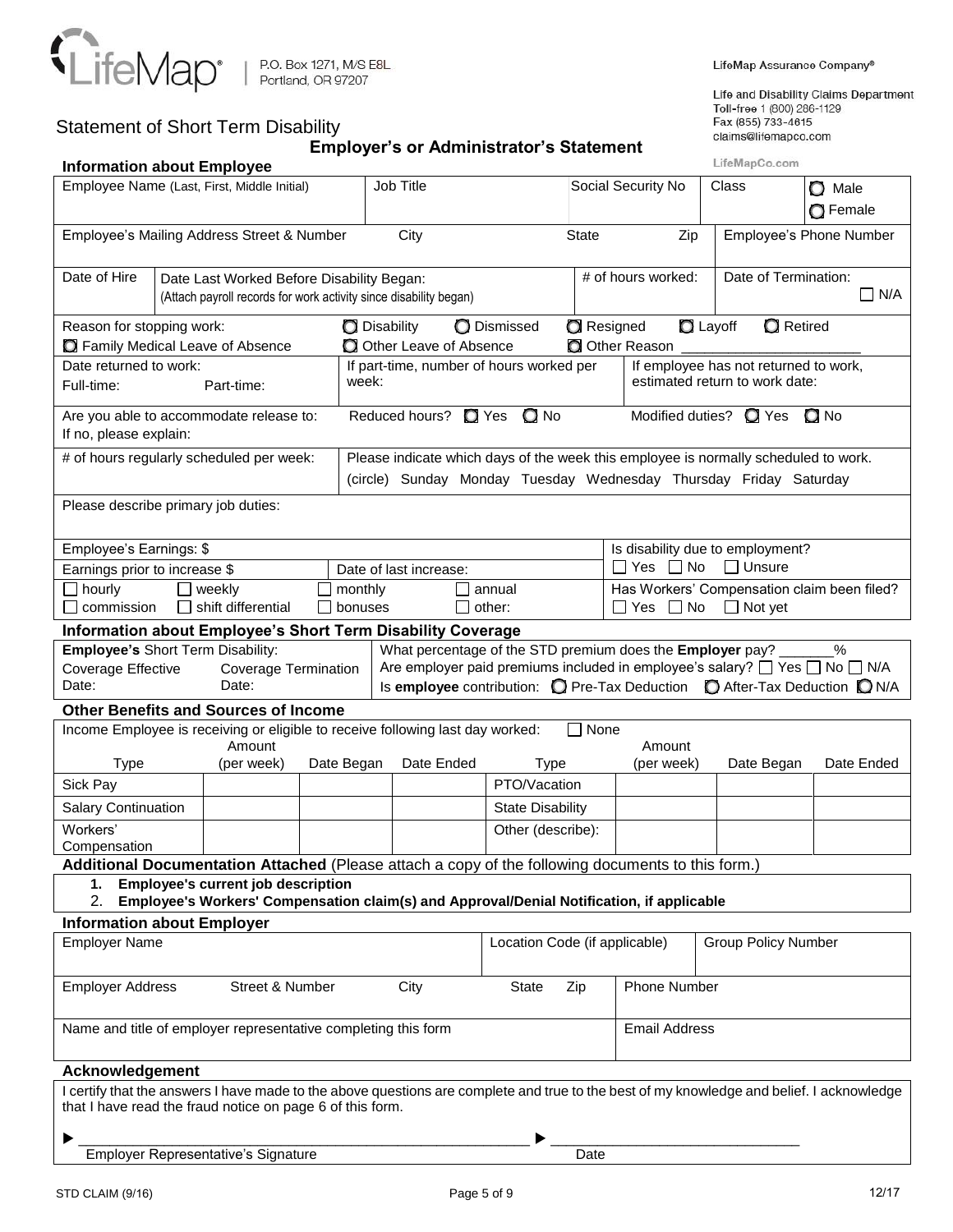

## **Insurance Fraud Warning**

LifeMap Assurance Company®

Life and Disability Claims Department Toll-free 1 (800) 286-1129 Fax (855) 733-4615 claims@lifemapco.com

### LifeMapCo.com

**Unless specific state language is provided below, the following general fraud notice applies:** Any person who knowingly and with intent to defraud any insurance company or other person files an application for insurance or statement of claim containing any materially false information or conceals, for the purpose of misleading, information concerning any fact material thereto commits a fraudulent insurance act, which is a crime and subjects such person to criminal and civil penalties.

**California Residents:** For your protection California law requires the following to appear on this form: Any person who knowingly presents false or fraudulent claim for the payment of a loss is guilty of a crime and may be subject to fines and confinement in state prison.

**Colorado Residents:** It is unlawful to knowingly provide false, incomplete, or misleading facts or information to an insurance company for the purpose of defrauding or attempting to defraud the company. Penalties may include imprisonment, fines, denial of insurance, and civil damages. Any insurance company or agent of an insurance company who knowingly provides false, incomplete, or misleading facts or information to a policyholder or claimant for the purpose of defrauding or attempting to defraud the policyholder or claimant with regard to a settlement or award payable from insurance proceeds shall be reported to the Colorado division of insurance within the department of regulatory agencies.

**District of Columbia Residents:** WARNING: It is a crime to provide false or misleading information to an insurer for the purpose of defrauding the insurer or any other person. Penalties include imprisonment and/or fines. In addition, an insurer may deny insurance benefits if false information materially related to a claim was provided by the applicant.

**Florida Residents:** Any person who, knowingly and with intent to injure, defraud, or deceive any employer or employee, insurance company, or self-insured program, files a statement of claim containing any false or misleading information is guilty of a felony of the third degree.

**Hawaii Residents:** For your protection, Hawaii law requires you to be informed that presenting a fraudulent claim for payment of a loss or benefit is a crime punishable by fines or imprisonment, or both.

**New Jersey Residents:** Any person who knowingly files a statement of claim containing any false or misleading information is subject to criminal and civil penalties.

**New York Residents:** Any person who knowingly and with intent to defraud any insurance company or other person files an application for insurance or statement of claim containing any materially false information, or conceals for the purpose of misleading, information concerning any fact material thereto, commits a fraudulent insurance act, which is a crime shall also be subject to a civil penalty not to exceed five thousand dollars and the stated value of the claim for each such violation.

**Puerto Rico Residents:** Any person who knowingly and with the intention to defraud includes false information in an application for insurance or file, assist, or abet in the filing of a fraudulent claim to obtain payment of a loss or other benefit, or files, more than one claim for the same loss or damage, commits a felony and if found guilty shall be punished for each violation with a fine of no less than five thousand dollars (\$5,000), not to exceed ten thousand dollars (\$10,000); or imprisoned for a fixed term of three (3) years, or both. If aggravating circumstances exist, the fixed jail term may be increased to a maximum of five (5) years; and if mitigating circumstances are present, the jail term may be reduced to a minimum of two (2) years.

**Arkansas, Louisiana, Maryland, New Mexico, Rhode Island and West Virginia Residents:** Any person who knowingly presents a false or fraudulent claim for payment for a loss or benefit or knowingly presents false information in an application for insurance is guilty of a crime and may be subject to fines and confinement in prison.

**Maine, Tennessee, Virginia and Washington Residents:** It is a crime to knowingly provide false, incomplete or misleading information to an insurance company for the purpose of defrauding the company. Penalties include imprisonment, fines and denial of insurance benefits.

**Alaska, Kansas and Oregon Residents:** Any person who knowingly provides false, incomplete, or misleading information to an insurance company for the purpose of defrauding the company may be guilty of a crime. Penalties may include imprisonment, fines, and denial of insurance benefits.

**Delaware, Idaho, Indiana and Oklahoma Residents:** Any person who knowingly, and with intent to injure, defraud or deceive any insurer, files a statement of claim containing any false, incomplete or misleading information is guilty of a felony.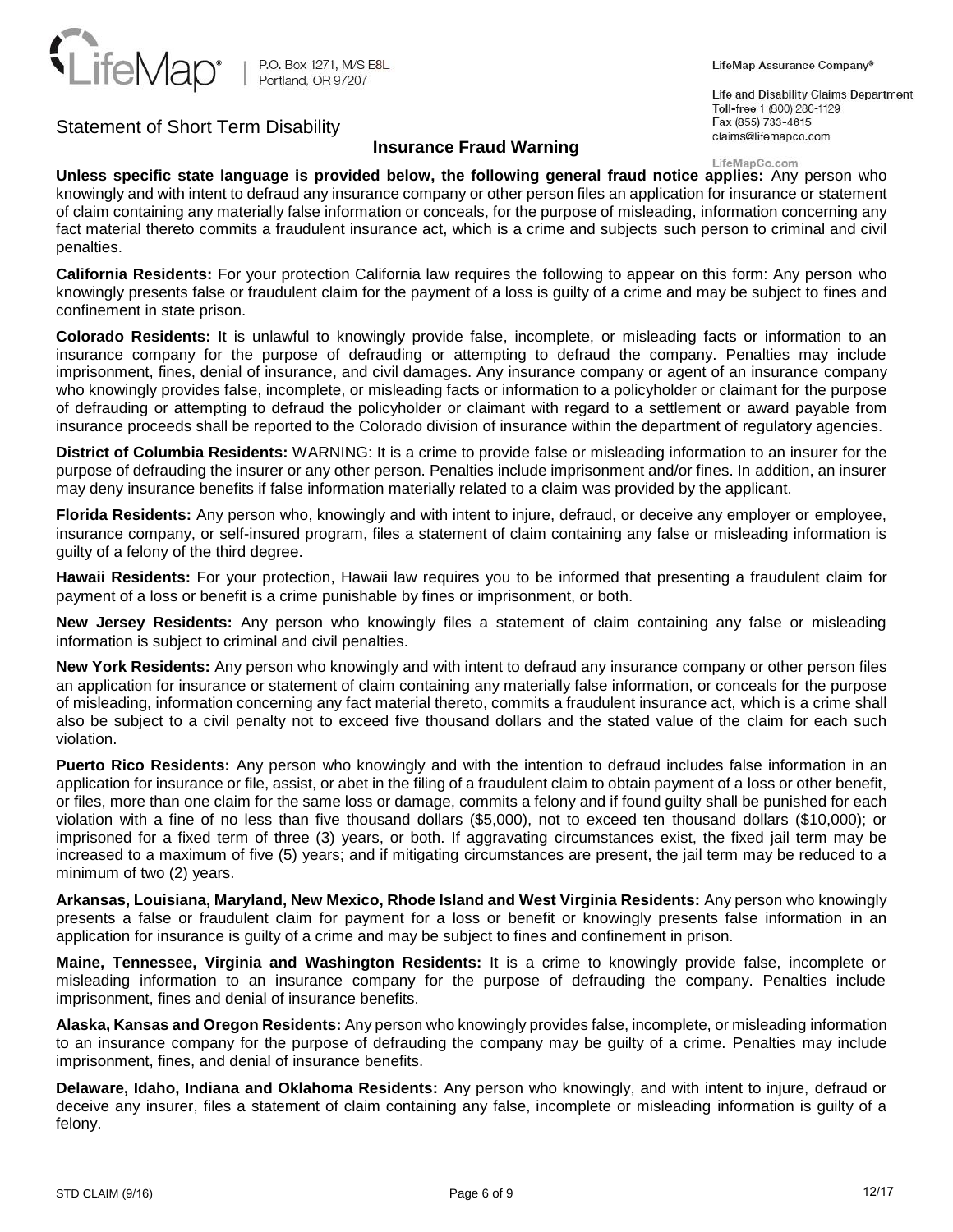

# **Attending Physician's Statement**

Life and Disability Claims Department Toll-free 1 (800) 286-1129 Fax (855) 733-4615 claims@lifemapco.com

LifeMapCo.com

| This statement must be filled-in completely by a physician without expense to insurance company. |  |
|--------------------------------------------------------------------------------------------------|--|
|--------------------------------------------------------------------------------------------------|--|

| <b>Patient Information</b>   |                                                   |                 |                                                                                                                                              |                                                                                                            |                                                       |                                 |  |  |  |  |
|------------------------------|---------------------------------------------------|-----------------|----------------------------------------------------------------------------------------------------------------------------------------------|------------------------------------------------------------------------------------------------------------|-------------------------------------------------------|---------------------------------|--|--|--|--|
|                              | Name of Patient (Last, First, Middle Initial)     |                 |                                                                                                                                              | <b>Social Security Number</b>                                                                              | <b>Employer Name</b>                                  |                                 |  |  |  |  |
|                              |                                                   |                 |                                                                                                                                              |                                                                                                            |                                                       |                                 |  |  |  |  |
| Height                       | Weight                                            | $\bullet$ Male  | Date of Birth                                                                                                                                | <b>Patient Phone Number:</b>                                                                               |                                                       | $\Box$ Left-handed              |  |  |  |  |
|                              |                                                   | <b>O</b> Female |                                                                                                                                              |                                                                                                            |                                                       | Right-handed                    |  |  |  |  |
|                              | <b>Information about Diagnosis</b>                |                 |                                                                                                                                              |                                                                                                            |                                                       |                                 |  |  |  |  |
| Diagnosis                    |                                                   |                 |                                                                                                                                              |                                                                                                            | ICD Code(s)                                           |                                 |  |  |  |  |
|                              |                                                   |                 |                                                                                                                                              |                                                                                                            |                                                       |                                 |  |  |  |  |
| Symptoms                     |                                                   |                 |                                                                                                                                              |                                                                                                            |                                                       |                                 |  |  |  |  |
|                              |                                                   |                 |                                                                                                                                              |                                                                                                            |                                                       |                                 |  |  |  |  |
| <b>Comorbid Conditions</b>   |                                                   |                 |                                                                                                                                              |                                                                                                            |                                                       |                                 |  |  |  |  |
|                              |                                                   |                 |                                                                                                                                              |                                                                                                            |                                                       |                                 |  |  |  |  |
|                              |                                                   |                 |                                                                                                                                              | Objective findings (including current X-rays, EKGs, Laboratory Data and any clinical findings)             |                                                       |                                 |  |  |  |  |
|                              |                                                   |                 |                                                                                                                                              |                                                                                                            |                                                       |                                 |  |  |  |  |
|                              | Date symptoms first appeared or injury occurred:  |                 |                                                                                                                                              | Date you recommended the patient stop working on:                                                          |                                                       |                                 |  |  |  |  |
|                              |                                                   |                 |                                                                                                                                              |                                                                                                            |                                                       |                                 |  |  |  |  |
|                              | Patient's condition is due to:                    |                 |                                                                                                                                              |                                                                                                            | Has patient ever had the same or a similar condition? |                                 |  |  |  |  |
| <b>O</b> Illness             | Accident                                          |                 |                                                                                                                                              | <b>O</b> Yes                                                                                               | No If Yes, when                                       |                                 |  |  |  |  |
|                              | Is condition arising out of patient's employment? |                 |                                                                                                                                              | Did you complete a Workers' Compensation claim form?                                                       |                                                       |                                 |  |  |  |  |
| <b>O</b> Yes<br>O No         |                                                   |                 |                                                                                                                                              | $\Box$ No<br><b>O</b> Yes                                                                                  |                                                       |                                 |  |  |  |  |
|                              | <b>Information about Treatment</b>                |                 |                                                                                                                                              |                                                                                                            |                                                       |                                 |  |  |  |  |
| Date of first visit for this |                                                   |                 | Date of most recent visit:                                                                                                                   | Frequency of subsequent visits:                                                                            |                                                       | Next office visit:              |  |  |  |  |
| condition:                   |                                                   |                 |                                                                                                                                              | O Weekly O Monthly O Other                                                                                 |                                                       |                                 |  |  |  |  |
|                              |                                                   |                 |                                                                                                                                              | Nature of treatment (including surgery and medications prescribed, if any, including dosage and frequency) |                                                       |                                 |  |  |  |  |
|                              |                                                   |                 |                                                                                                                                              |                                                                                                            |                                                       |                                 |  |  |  |  |
|                              |                                                   |                 |                                                                                                                                              |                                                                                                            |                                                       |                                 |  |  |  |  |
| Hospital Admission Date:     |                                                   |                 | Hospital Discharge Date:                                                                                                                     | Was Surgery Performed?                                                                                     |                                                       | Date of Surgery:                |  |  |  |  |
|                              |                                                   |                 |                                                                                                                                              | $\bigcirc$ No<br>$\Box$ Yes                                                                                |                                                       |                                 |  |  |  |  |
| Name of Procedure:           |                                                   |                 |                                                                                                                                              | Surgery/Post-Operative Complications: C Yes                                                                |                                                       | $\Box$ No                       |  |  |  |  |
|                              |                                                   |                 |                                                                                                                                              | If yes, please describe:                                                                                   |                                                       |                                 |  |  |  |  |
|                              |                                                   |                 |                                                                                                                                              |                                                                                                            |                                                       |                                 |  |  |  |  |
|                              |                                                   |                 | Was patient treated by another provider(s) for this disability? $\Box$ Yes<br>If Yes, please provide dates, name and address of provider(s): | $\Box$ No                                                                                                  |                                                       |                                 |  |  |  |  |
|                              |                                                   |                 |                                                                                                                                              |                                                                                                            |                                                       |                                 |  |  |  |  |
|                              |                                                   |                 |                                                                                                                                              |                                                                                                            |                                                       |                                 |  |  |  |  |
|                              | For Pregnancy Disability Only                     |                 |                                                                                                                                              |                                                                                                            |                                                       |                                 |  |  |  |  |
|                              | Date of Last Menstrual Period                     |                 | <b>Expected Date of Delivery</b>                                                                                                             | Actual Date of Delivery                                                                                    |                                                       | <b>Q</b> Vaginal<br>C C-Section |  |  |  |  |
|                              |                                                   |                 |                                                                                                                                              |                                                                                                            |                                                       |                                 |  |  |  |  |
|                              | Pregnancy <b>O</b> Yes <b>O</b> No                |                 | Are there any present complications or anticipated difficulties with:<br>Delivery <sup>1</sup> Yes <sup>1</sup> No                           | Post Partum Recovery 2 Yes 2 No                                                                            |                                                       |                                 |  |  |  |  |
|                              |                                                   |                 |                                                                                                                                              |                                                                                                            |                                                       |                                 |  |  |  |  |

# **Continued on following page.**

If "Yes" to any of these, please describe in detail: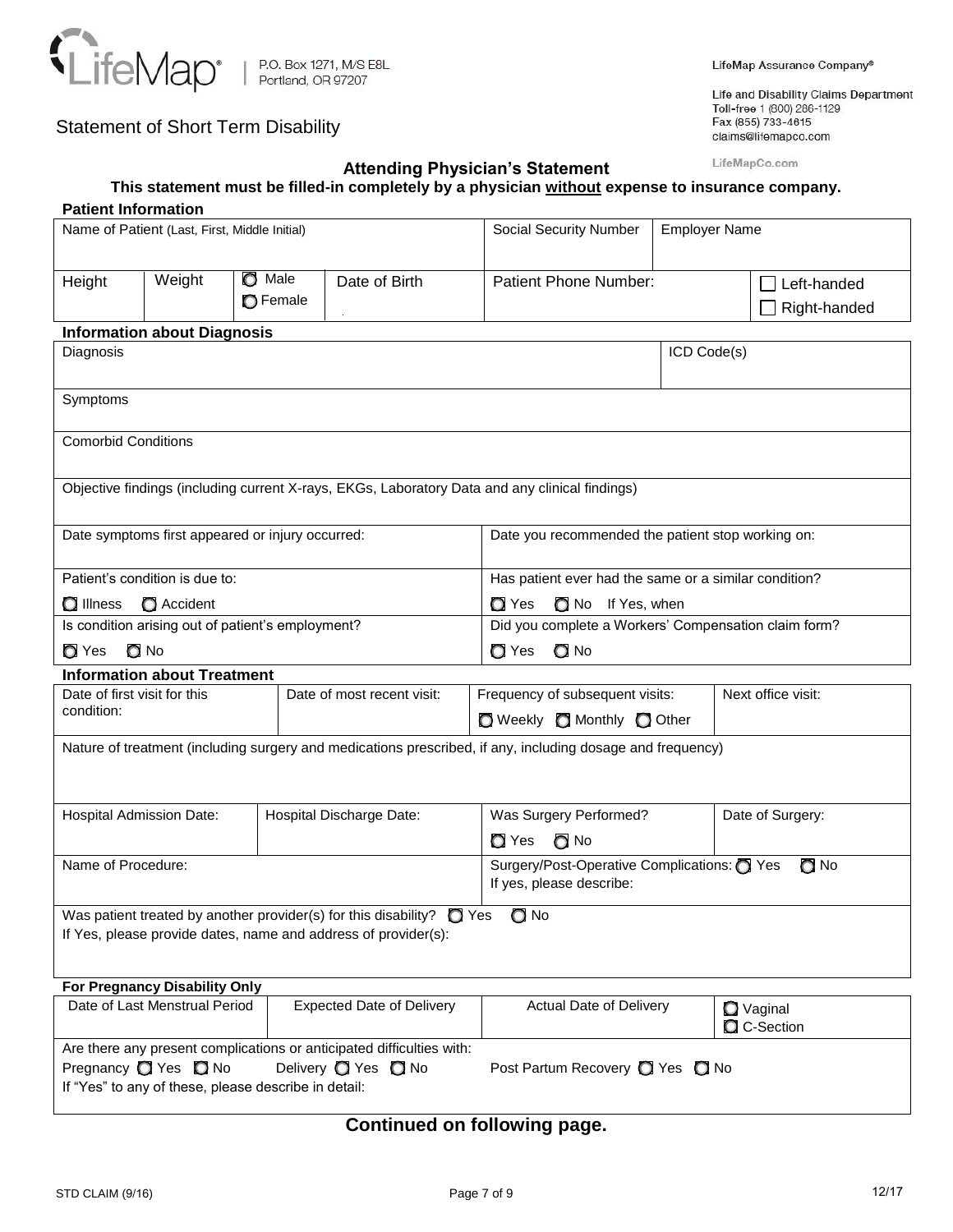

Life and Disability Claims Department Toll-free 1 (800) 286-1129 Fax (855) 733-4615 claims@lifemapco.com

LifeMapCo.com

| Name of Patient (Last, First, Middle Initial)                                                                                             |                                                 |                    |                           |                                |                           |  |  |  |  |
|-------------------------------------------------------------------------------------------------------------------------------------------|-------------------------------------------------|--------------------|---------------------------|--------------------------------|---------------------------|--|--|--|--|
| <b>Assessment of Current Functional Ability</b>                                                                                           |                                                 |                    |                           |                                |                           |  |  |  |  |
| Check the appropriate box indicating frequency your patient could perform the following activities:                                       |                                                 |                    |                           |                                |                           |  |  |  |  |
|                                                                                                                                           | Occasionally, 0%-33%                            |                    | Frequently, 33%-66%       | Continuously, 66%-100%         |                           |  |  |  |  |
| Bending<br>Climbing                                                                                                                       |                                                 |                    |                           |                                |                           |  |  |  |  |
| Reaching                                                                                                                                  |                                                 |                    |                           |                                |                           |  |  |  |  |
| Kneeling                                                                                                                                  |                                                 |                    |                           |                                |                           |  |  |  |  |
| Squatting                                                                                                                                 |                                                 |                    |                           |                                |                           |  |  |  |  |
| Crawling                                                                                                                                  |                                                 |                    |                           |                                |                           |  |  |  |  |
| Pushing/pulling                                                                                                                           | $\Box$ No. of lbs. $\Box$                       |                    | $\Box$ No. of lbs. $\Box$ | $\Box$ No. of lbs. _____       |                           |  |  |  |  |
| Lifting (lbs.)                                                                                                                            | $\Box$ No. of lbs. $\_\_$                       |                    | $\Box$ No. of lbs. $\_$   | $\Box$ No. of lbs. $\Box$      |                           |  |  |  |  |
| What is this assessment<br>based on?                                                                                                      | Observed activity                               |                    | $\Box$ Measured capacity  | $\Box$ Physical therapy report |                           |  |  |  |  |
| Describe current restrictions (activities which should not be performed by the patient):                                                  |                                                 |                    |                           |                                |                           |  |  |  |  |
|                                                                                                                                           |                                                 |                    |                           |                                |                           |  |  |  |  |
| Describe current limitations (activities which cannot be performed by the patient):                                                       |                                                 |                    |                           |                                |                           |  |  |  |  |
|                                                                                                                                           |                                                 |                    |                           |                                |                           |  |  |  |  |
| Related to a mental health condition, describe behaviors, attitudes or functional impairments that are contributing to the patient's      |                                                 |                    |                           |                                |                           |  |  |  |  |
| restrictions and/or limitations:                                                                                                          |                                                 |                    |                           |                                |                           |  |  |  |  |
|                                                                                                                                           |                                                 |                    |                           |                                |                           |  |  |  |  |
| Describe factors delaying recovery (if applicable): □Malingering                                                                          |                                                 |                    | $\Box$ Exaggeration       | Other, please specify:         |                           |  |  |  |  |
|                                                                                                                                           |                                                 |                    |                           |                                |                           |  |  |  |  |
| $\Box$ No<br>Is the patient competent to manage insurance benefits? $\bigcirc$ Yes                                                        |                                                 |                    |                           |                                |                           |  |  |  |  |
| If no, is the patient competent to appoint someone to help manage the insurance benefits? $\bigcirc$ Yes                                  |                                                 |                    |                           |                                | $\Box$ No                 |  |  |  |  |
| <b>Return to Work Plan</b>                                                                                                                |                                                 |                    |                           |                                |                           |  |  |  |  |
| Date you released patient to return to work:                                                                                              |                                                 | <b>O</b> Full Time | Modified Duties           |                                | Number of hours per week: |  |  |  |  |
|                                                                                                                                           |                                                 | <b>O</b> Part Time | $\Box$ Reduced Hours      |                                |                           |  |  |  |  |
| How long do you expect these limitations and restrictions to impair your patient?                                                         |                                                 |                    |                           |                                |                           |  |  |  |  |
|                                                                                                                                           |                                                 |                    |                           |                                |                           |  |  |  |  |
| $\bigcirc$ Date $\_$                                                                                                                      | O Unable to determine, follow up appointment on |                    |                           |                                | Permanently               |  |  |  |  |
| Please identify your recommendations for any job modifications that would enable the patient to work:                                     |                                                 |                    |                           |                                |                           |  |  |  |  |
|                                                                                                                                           |                                                 |                    |                           |                                |                           |  |  |  |  |
| <b>Information about Physician</b>                                                                                                        |                                                 |                    |                           |                                |                           |  |  |  |  |
| Physician's Name (Please Print)                                                                                                           |                                                 | Degree/Specialty   |                           |                                | Phone Number              |  |  |  |  |
|                                                                                                                                           |                                                 |                    |                           |                                |                           |  |  |  |  |
| <b>Office Address</b>                                                                                                                     |                                                 | City               | <b>State</b>              | Zip                            | Fax Number                |  |  |  |  |
| Acknowledgement                                                                                                                           |                                                 |                    |                           |                                |                           |  |  |  |  |
| I certify that the answers I have made to the above questions are complete and true to the best of my knowledge and belief. I acknowledge |                                                 |                    |                           |                                |                           |  |  |  |  |
| that I have read the fraud notice on page 9 of this form.                                                                                 |                                                 |                    |                           |                                |                           |  |  |  |  |
|                                                                                                                                           |                                                 |                    |                           |                                |                           |  |  |  |  |
|                                                                                                                                           |                                                 |                    |                           |                                |                           |  |  |  |  |
| Attending Physician's Signature                                                                                                           |                                                 |                    | Date                      |                                |                           |  |  |  |  |

**Attending Physician's Statement (continued)** 

**Please return completed form to your patient.**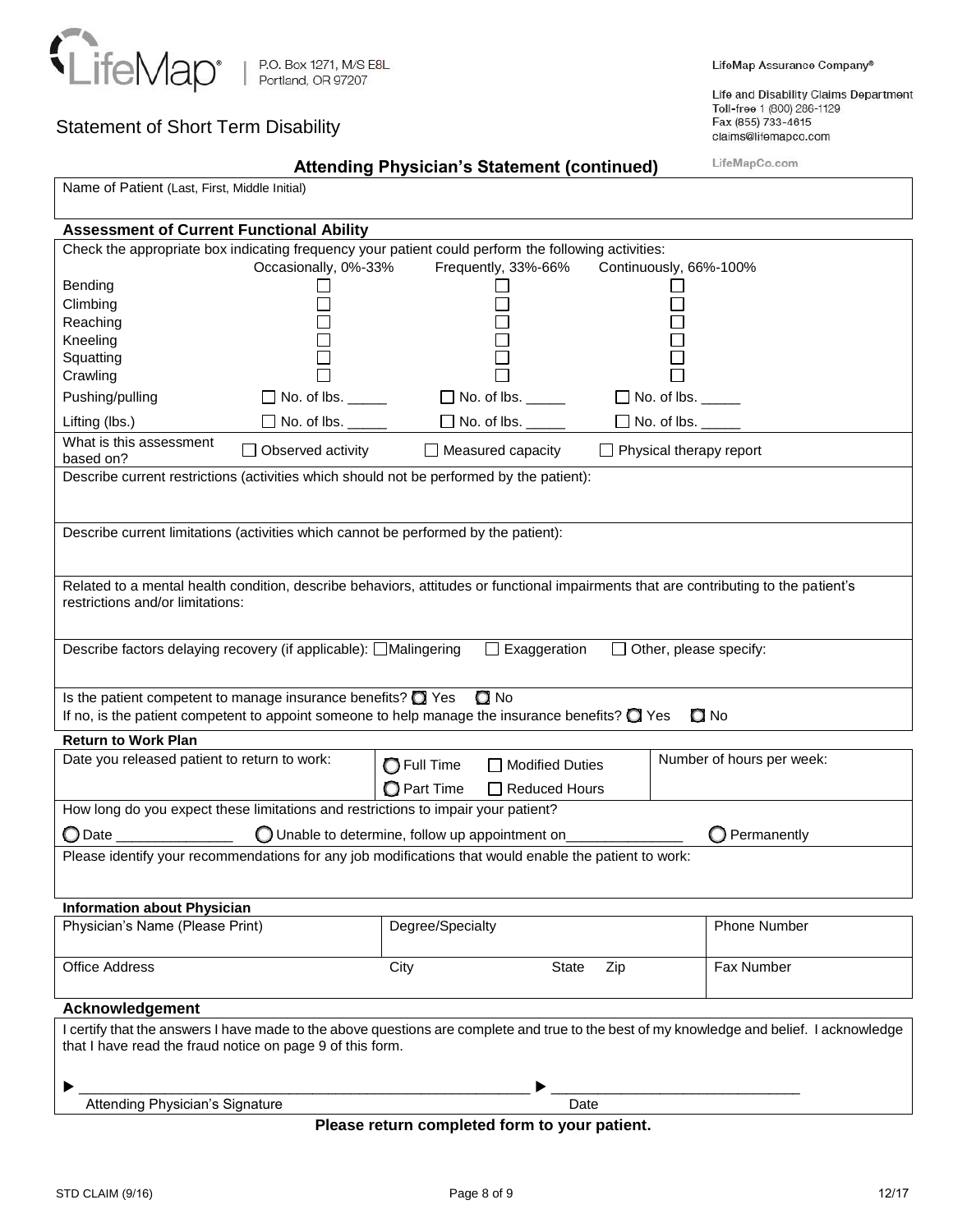

### LifeMap Assurance Company®

Life and Disability Claims Department Toll-free 1 (800) 286-1129 Fax (855) 733-4615 claims@lifemapco.com

LifeMapCo.com

## **Insurance Fraud Warning**

**Unless specific state language is provided below, the following general fraud notice applies:** Any person who knowingly and with intent to defraud any insurance company or other person files an application for insurance or statement of claim containing any materially false information or conceals, for the purpose of misleading, information concerning any fact material thereto commits a fraudulent insurance act, which is a crime and subjects such person to criminal and civil penalties.

**California Residents:** For your protection California law requires the following to appear on this form: Any person who knowingly presents false or fraudulent claim for the payment of a loss is guilty of a crime and may be subject to fines and confinement in state prison.

**Colorado Residents:** It is unlawful to knowingly provide false, incomplete, or misleading facts or information to an insurance company for the purpose of defrauding or attempting to defraud the company. Penalties may include imprisonment, fines, denial of insurance, and civil damages. Any insurance company or agent of an insurance company who knowingly provides false, incomplete, or misleading facts or information to a policyholder or claimant for the purpose of defrauding or attempting to defraud the policyholder or claimant with regard to a settlement or award payable from insurance proceeds shall be reported to the Colorado division of insurance within the department of regulatory agencies.

**District of Columbia Residents:** WARNING: It is a crime to provide false or misleading information to an insurer for the purpose of defrauding the insurer or any other person. Penalties include imprisonment and/or fines. In addition, an insurer may deny insurance benefits if false information materially related to a claim was provided by the applicant.

**Florida Residents:** Any person who, knowingly and with intent to injure, defraud, or deceive any employer or employee, insurance company, or self-insured program, files a statement of claim containing any false or misleading information is guilty of a felony of the third degree.

**Hawaii Residents:** For your protection, Hawaii law requires you to be informed that presenting a fraudulent claim for payment of a loss or benefit is a crime punishable by fines or imprisonment, or both.

**New Jersey Residents:** Any person who knowingly files a statement of claim containing any false or misleading information is subject to criminal and civil penalties.

**New York Residents:** Any person who knowingly and with intent to defraud any insurance company or other person files an application for insurance or statement of claim containing any materially false information, or conceals for the purpose of misleading, information concerning any fact material thereto, commits a fraudulent insurance act, which is a crime shall also be subject to a civil penalty not to exceed five thousand dollars and the stated value of the claim for each such violation.

**Puerto Rico Residents:** Any person who knowingly and with the intention to defraud includes false information in an application for insurance or file, assist, or abet in the filing of a fraudulent claim to obtain payment of a loss or other benefit, or files, more than one claim for the same loss or damage, commits a felony and if found guilty shall be punished for each violation with a fine of no less than five thousand dollars (\$5,000), not to exceed ten thousand dollars (\$10,000); or imprisoned for a fixed term of three (3) years, or both. If aggravating circumstances exist, the fixed jail term may be increased to a maximum of five (5) years; and if mitigating circumstances are present, the jail term may be reduced to a minimum of two (2) years.

**Arkansas, Louisiana, Maryland, New Mexico, Rhode Island and West Virginia Residents:** Any person who knowingly presents a false or fraudulent claim for payment for a loss or benefit or knowingly presents false information in an application for insurance is guilty of a crime and may be subject to fines and confinement in prison.

**Maine, Tennessee, Virginia and Washington Residents:** It is a crime to knowingly provide false, incomplete or misleading information to an insurance company for the purpose of defrauding the company. Penalties include imprisonment, fines and denial of insurance benefits.

**Alaska, Kansas and Oregon Residents:** Any person who knowingly provides false, incomplete, or misleading information to an insurance company for the purpose of defrauding the company may be guilty of a crime. Penalties may include imprisonment, fines, and denial of insurance benefits.

**Delaware, Idaho, Indiana and Oklahoma Residents:** Any person who knowingly, and with intent to injure, defraud or deceive any insurer, files a statement of claim containing any false, incomplete or misleading information is guilty of a felony.